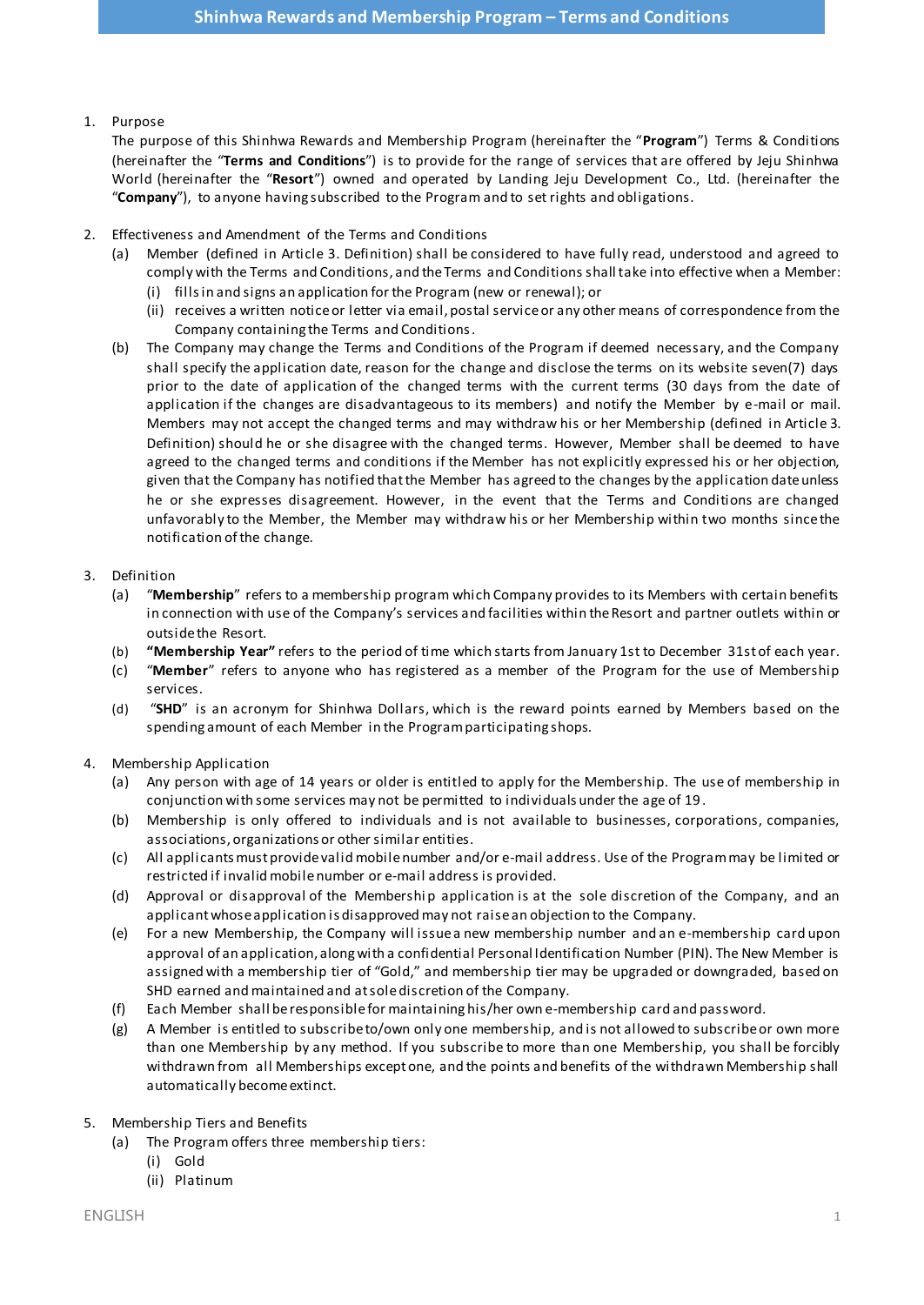(iii) Black

- (b) If a Gold Member accumulates 277,000 SHD or more after becoming a Member, his or her Membership tier will be upgraded to Platinum on Febuary 1st of the following year.
- (c) If a Platinum Member accumulates 777,000 SHD or more after becoming a Platinum Member, his or her membership tier will be upgraded to Black on Febuary 1st of the following year.
- (d) Once membership tier is upgraded, the Members must accumulate a minimum of 277,000 SHD for Platinum Members and 777,000 SHD for Black Members by the end of Membership Year in order to maintain upgraded membership tier. Otherwise, upgraded membership tier may be downgraded or reverted back to the membership tier prior to the upgrade.
- (e) The membership tiers are effective from February 1st of each year to January 31st of the following year.
- (f) SHD for upgrading and maintaining the Membership tier are accumulated based on the actual paid amount, and SHD paid for promotions/events are not incl uded when calculating the Membership tier.
- (g) Member's benefits for each membership tier are as follows: you may visit our official website for more details.

| <b>TIERS</b>                                                                                                                | Gold                                                                                       | Platinum   | <b>Black</b> |
|-----------------------------------------------------------------------------------------------------------------------------|--------------------------------------------------------------------------------------------|------------|--------------|
| <b>MEMBER'S PRIVILEGES</b>                                                                                                  |                                                                                            |            |              |
| Shinhwa Dollars Earned on Purchases at all Shinhwa<br>Rewards Participating Outlets                                         | 3%                                                                                         | 4%         | 5%           |
| Waiver of Administration Fee (5%) for all Shinhwa<br>Dollars Redemptions at Shinhwa Rewards<br>Participating Outlets        |                                                                                            |            | $\mathsf{v}$ |
| <b>STAY</b>                                                                                                                 |                                                                                            |            |              |
| Discounts on Hotel Stays                                                                                                    | Additional discount will be applied from<br>the lowest price offer at JSW website          |            |              |
| Discounts on Laundry Services<br>(For Stay Guest)                                                                           |                                                                                            | 10%        | 15%          |
| Complimentary Hotel Stay<br>(For Member Tier Upgrade)                                                                       |                                                                                            | 1 Night    | 3 Nights     |
| <b>PLAY</b>                                                                                                                 |                                                                                            |            |              |
| Shinhwa Theme Park Unlimited Pass & Water Park<br>Entry Tickets                                                             | Member's Exclusive Rate<br>*may differ upon the purchase of<br>the packages and properties |            |              |
| Complimentary Shinhwa Theme Park Unlimited Pass                                                                             | $\overline{\phantom{a}}$                                                                   | 4 Per Year | 12 per year  |
| <b>DINE</b>                                                                                                                 |                                                                                            |            |              |
| Discounts at Selected F&B Outlets<br>(Not Applicable for Alcoholic Beverages, Tobacco<br>Products and certain Retail Items) | 5%                                                                                         | 10%        | 15%          |

- (h) Upgrade benefits will be awarded upon membership tier upgrade.
- (i) Shinhwa Dollars may not be awarded or redeemed for alcoholic beverages, tobacco products, particular retail and promotional items.

#### 6. Accumulating SHD

(a) One SHD has equal value as one Korean Won and does not hold any cash value.